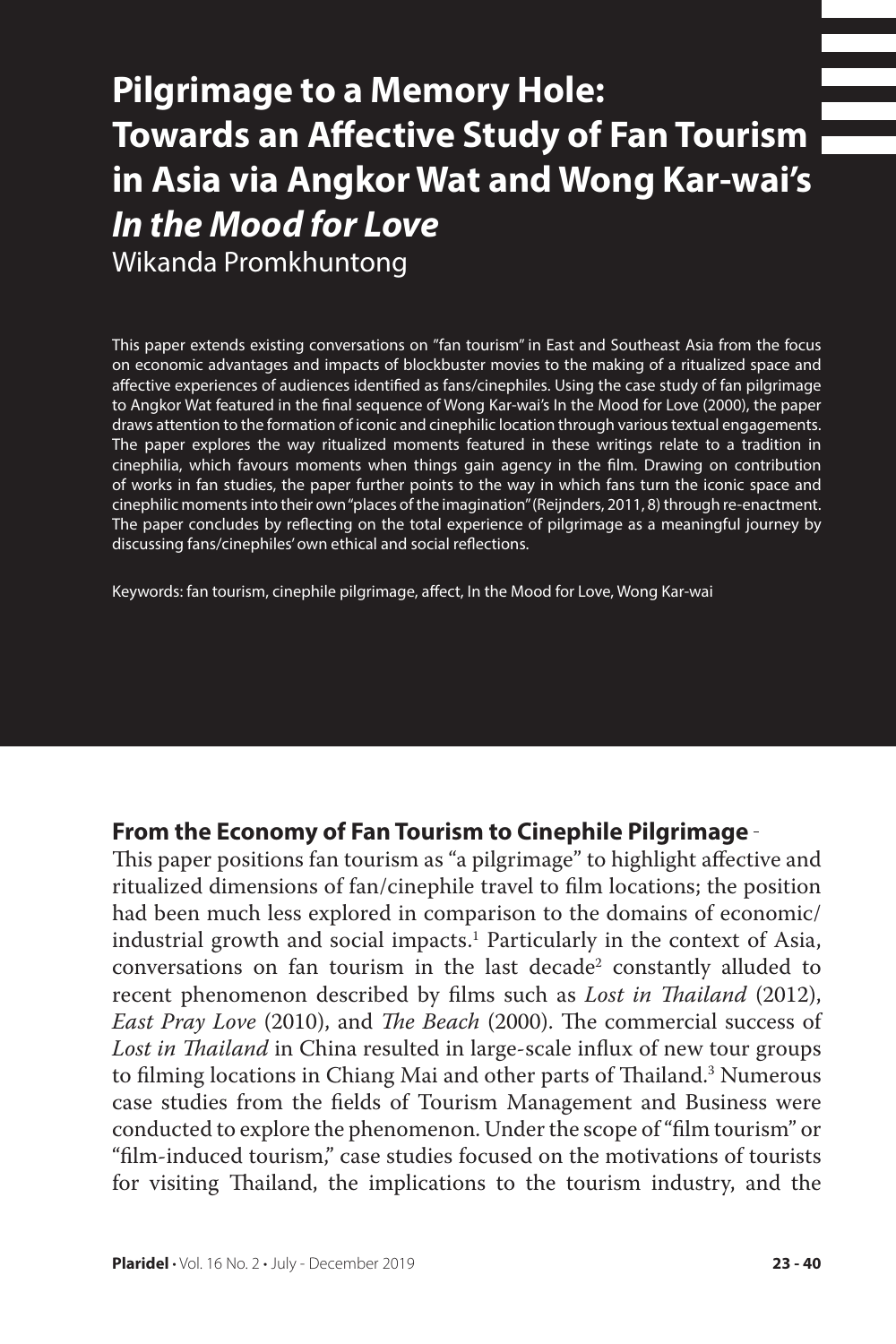industry's impact on local communities (cf. Mostafanezhad & Promburom, 2018; Phomsiri, 2015; Sangkakorn, 2013).4

Scholars in the fields of Heritage Studies and Human Geography approached fan tourism in Southeast Asia via Hollywood movies shot in the region.5 Case studies on *The Beach* strongly complicate the romanticized colonial view of the tropical landscape with debates on environmental issues, sustainable developments, and conflicts with local stakeholders (Cohen, 2005; Winter, 2006). The economic, political, and environmental directions in these works provided critical responses to the state-driven interest in promoting existing natural and cultural attractions as film locations. Nevertheless, the focus on tourism dominated aspects of the content of the film, and fan engagement with film location, which were the basis of fan tourism in the first place. Reflecting on the current trends in fan tourism studies, Sine Heitman (2010) remarked that future sustainable development in fan tourism should take into account diverse stakeholders, and engage with debates in film and media studies.

This paper employed the notion of pilgrimage linked to existing work on "fan pilgrimage," "media tourism," and "cult geography" in media and fan studies (Hills, 2002; Reijnders, 2011; Toy, 2017), and "cinephile pilgrimage" in cinephilia and film studies (Cunningham, 2008). Exploring conceptual terms from these two fields, I discuss different elements of the experience of those writing about Angkor Wat in relation to Wong Kar-wai's movie and those who write about the movie along with their experiences of visiting the actual site. J. Caroline Toy's (2017) paper highlights how the term "pilgrimage" allows closer examination into the aspect of ritualized space, which is important to fan's visit to film location (p. 252). This particular area has been less explored due to positioning of fan practice as secular and subversive instead of cultish and affective, and other various reasons. The work of Matt Hills (2002) used the term "cult geography" to productively explore the way in which cultish engagement with film location cannot be separated from real-world presence and self-reflections. Another reason for limited use of the term is partly because pilgrimage is too closely associated with established religion. Toy (2017) paved the way for the discussion of the ritualized aspect of fan pilgrimage by connecting pilgrimage and fandom using Thomas A. Tweed's theorization of religion as "a cross-cultural flow" (p. 256) across different geographies. Toy saw the fannish space as an "eddy" where multiple discursive and affective elements of fan practice entangle underneath the surface (p. 256), while maintaining the relation to ritual and extraordinariness, and reducing the degree of institution and orthodoxy. Through this lens, the attention to the connection between actual location and fictional media content by fan studies scholars was expanded to multiple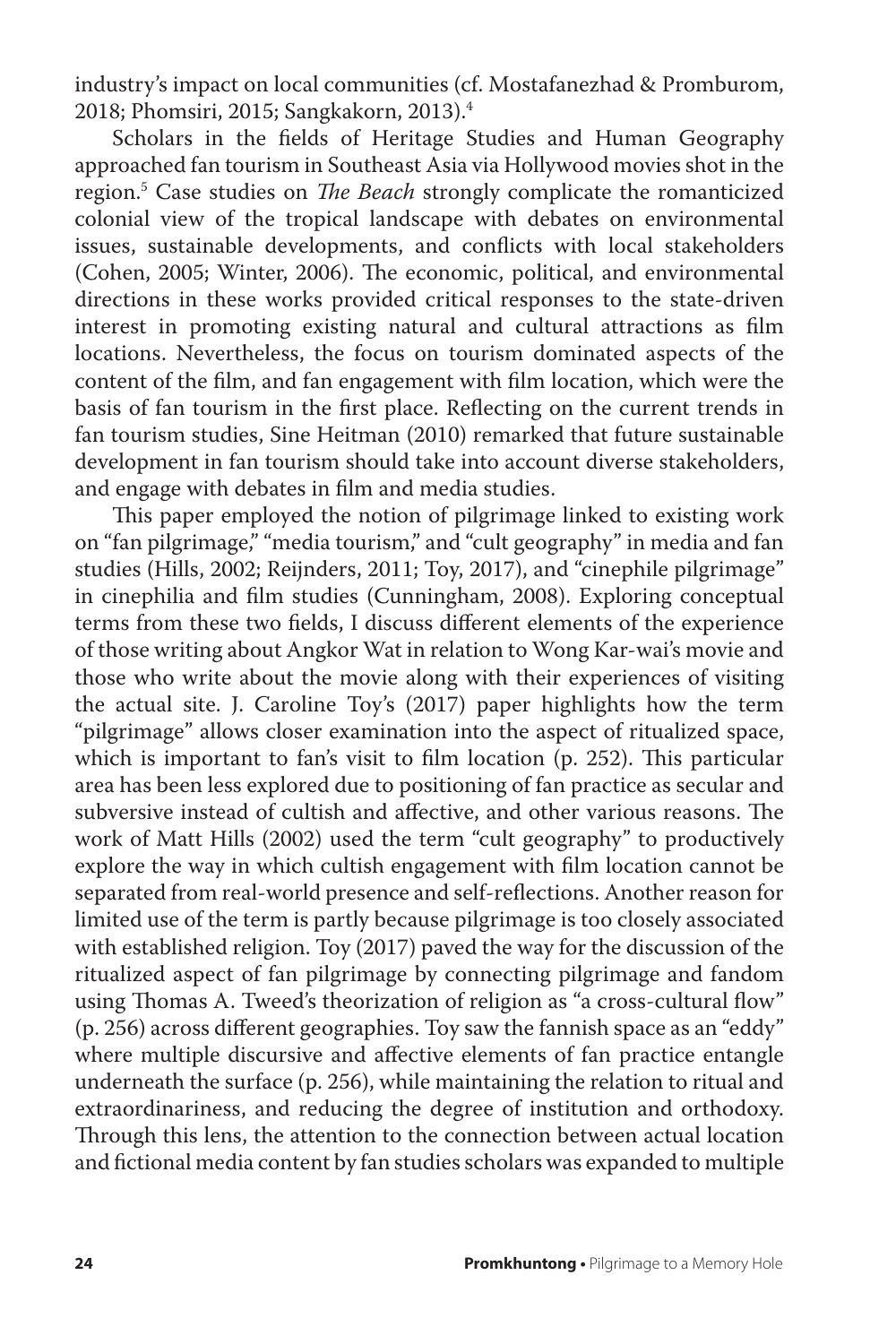things being at play at the pilgrimage site, all of which add to the affective and ritualized meaning of a place. The notion of pilgrimage also fit Angkor Wat due to its existing status as a seminal religious monument of the Khmer Empire. The somatic/cinephilic encounter and fan re-enactment, and different forms of self-reflective writings are both crucial to associating Angkor Wat with Wong Kar-wai.

### **Textual Construction of a Pilgrimage Site**

For film fans/cinephiles who follow Wong Kar-wai's works, many would have encountered materials that draw on film locations to highlight the director's preoccupations with Southeast Asia and travelling. These various textual engagements highlight a unique characteristic of film text that takes the writers/audiences away from what is happening in the film, to the director's body of work: histories outside the film or past activities happened at the same location. The affectiveness of these sequences invite audiences to write, which can be considered in relation to Roger C. Aden's (1999) "symbolic pilgrimage" or the way cinema has the ability to take audiences somewhere (albeit symbolically) outside their respective viewing locales. While Aden describes symbolic pilgrimage in relation to the virtual experience of a place in a fictional world while watching a movie, this paper extends the idea to the process of writing as a mode of affective engagement with the film location and, in many cases, subsequent visits to the place. The materials discussed in this section are nowhere near inclusive, yet they provide examples of a textual practice that distinguishes a place, and elevates its status as a site of memory amongst fans.

In academia, the majority of works on Wong Kar-wai and other East Asian auteurs are from scholars in area studies, cultural studies, and related fields. These works shed light on the way select films open discussion on geopolitics of the people and places that are otherwise underexplored by more mainstream movies. Lai Chee Kien's (2015) chapter—part of Routledge's edited volume *Asian Cinema and the Use of Space* by Lilian Chee and Edna Lim*—*examines how Wong's movies re-imagine past regional connections on-and off-screen between Hong Kong and Southeast Asia. Kien discusses how the characters and narratives in three of Wong Kar-wai's key films— *Days of Being Wild* (1990), *In the Mood for Love* (2000), and *2046* (2004) illustrate how the director connects present day Hong Kong with past relations between the Chinese diaspora and the Nanyang, or what is now known as Southeast Asia. Shots of plantations, tropical trees, and everyday scenery are examined as remnants of the bygone vision of the Nanyang as experienced by Chinese migrants from Hong Kong who travelled for work, and to visit families in the areas around the South China Sea (Kien, 2015).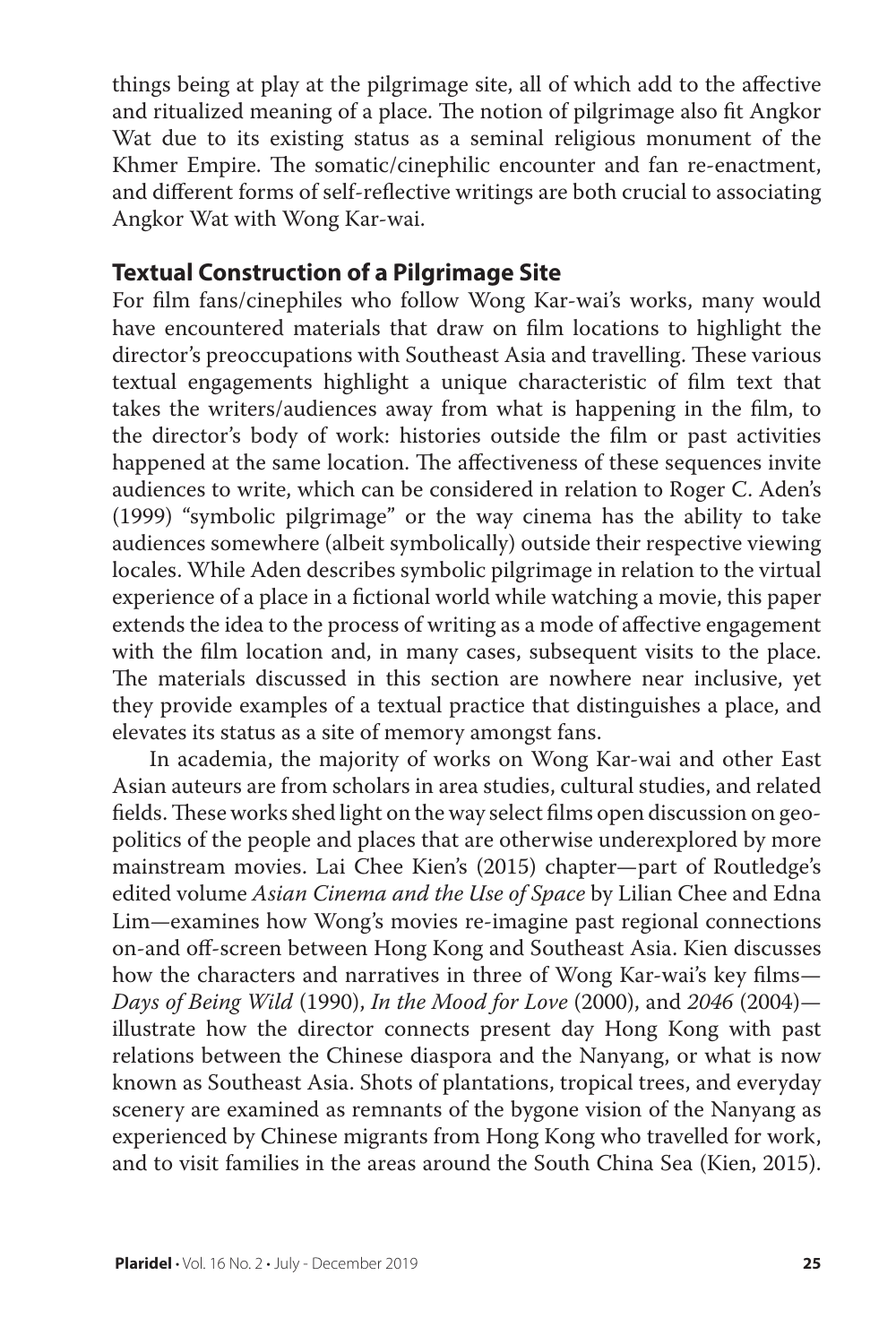Tropical fruits unique to Southeast Asia featured in the deleted scenes of *In the Mood for Love* and the emphasis on canned pineapple in *Chungking Express* are included as examples of the way the metaphors of regional connections can be experienced through the sense of taste. Kien also extends the discussion of space and travel associated with the film medium to other transmedia connections that Wong referred to in his films, including: print publications, literary networks, and transnational music (p. 117). In the case of writings by academics such as Kien, the act of symbolic pilgrimage is revealed through the selection of specific scenes with a strong emphasis on locations (often places that the writer/academic has close ties with) that lend themselves to extended analysis by offering historical contexts or critical reflections. While the convention of academic writing does not leave room for personal affection, commemorative or critical work add cultural values to the film and contribute to turning the film location into an iconic, representational, and desirable space for subsequent pilgrimage visits.

The ability of Wong's films to trigger discussions on global cinephilic connections and symbolic travel can be illustrated further through Intellect's World Film Location series (Solomons, n.d.). A still from Wong's *Chungking Express* was selected as the cover of the book about Hong Kong film locations, and in promotional materials of the series. In a special film catalogue titled *Film: Why Does Film Matter?* featuring snippets and quotes from various books published by Intellect, another still from *In the Mood for Love* was printed on a spread. A quote by the series' editor of World Film Location, Gabriel Solomons is featured on the page describing the power of film "to connect us to a world outside of our own, even if the only travelling we do is from our sofa" (Solomons, n.d., p. 28-29). Articulating symbolic pilgrimage par excellence, Solomons's quote contributes to the recognition by a UK press that Wong Kar-wai's movies offer viewers a sight of the world different from what they see in everyday life.

Contributing to the iconicity of a specific location closely related to the director were writings that discussed the treatment of film locations as part of the director's auteurist traits. Carla Marcantonio's (2010) account in *Senses of Cinema*, described Angkor Wat featured at the end of *In the Mood for Love* as a reflection of the theme explored in Wong's overall body of work. This theme is "the juxtaposition between the permanence of film and the impermanence of what Wong [sic] photographs" (para. 4). In order for the character Chow Mowan (played by Tony Leung) to resolve his unrequited love and longing, he takes the opportunity during his visit to Cambodia to whisper his own secret into a hole on the temple wall, following a myth mentioned earlier in the film. Marcantonio describes various frames after the protagonist exits the scene, leaving the camera to capture the temple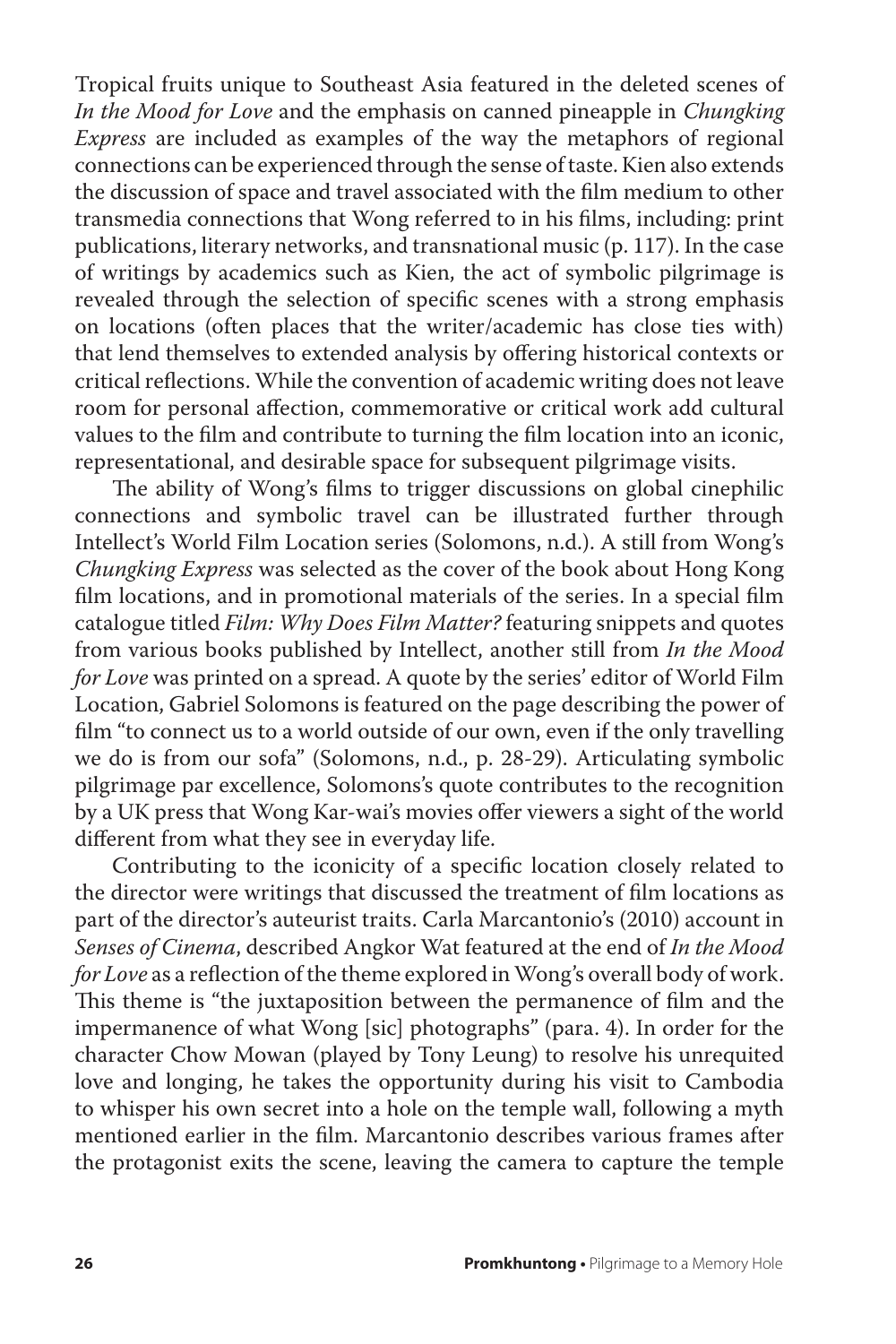at dusk. Through shots of locations, "Angkor Wat becomes a character in the film' that holds the protagonist's secret and 'withstands [sic] the test of time" (para. 2). This impactful description of the representation of space adds an extra layer of meaning to Angkor Wat, one that highlights Wong's creative use of space to conclude the movie.

Another work on Wong's aesthetic style by Gary Bettinson (2015) continues to add value to this final sequence. As part of Bettinson's wider argument on Wong's poetic filmmaking through the aesthetics of disturbance, Angkor Wat in the final sequence of *In the Mood for Love* is a contradicting site that reverses audience expectation of a melodrama. While the grandeur of the temple suggests a final resolution and emotional outburst typical to Hong Kong genre films, audiences are instead prevented from emotional fulfilment as the love remains unrequited and the secret whispered into the temple wall is muted. Although Angkor Wat has already been featured in different films, these writers suggest that it is being represented differently by Wong Kar-wai. Marcantonio (2010) and Bettinson's (2015) discussions of space as part of the director's aesthetic traits here invite further reflections on film authorship in relation to space. Through these academic paratexts, a specific hole on the wall of Angkor Wat has gradually become a special place in Wong's narrative universe.

Behind-the-scene stories and director's interviews published during or after the release of the film such as Camhi's (2001) article in *The New York Times* and the book written by Rayns (2015) further affirm the director's connection with the film location. This kind of work also produces a sense of intimacy through the director's physical involvement with specific places, and adds a layer of production history to the location. In the account on the making of *In the Mood for Love,* Tony Rayns (2015) discusses the practical motif behind the decision to shoot at Angkor Wat, and the scenes cut from the final version of the film. Rayns notes that the Thai production manager came up with the location. Through this connection, the crew was able to get a permission to shoot in 48 hours at Angkor Wat (2015, p. 47-48). Wong's collaboration with the Thai crew complimented Kien's writing on past cross-border trades and off-screen collaboration between Hong Kong and Southeast Asia. *In the Mood for Love* was shot in Hong Kong, Thailand, and Cambodia, and illustrated the increased collaboration in the film production and post-production in the region from the 1990s onwards. Among fans of the director, this background story also reaffirms Wong's characteristics as a filmmaker who makes spontaneous decisions and uses circumstances surrounding his works to formulate his aesthetics.

In the age of multiplatform media sites, film crews and fans also use media channels to discuss personal connections with film locations, which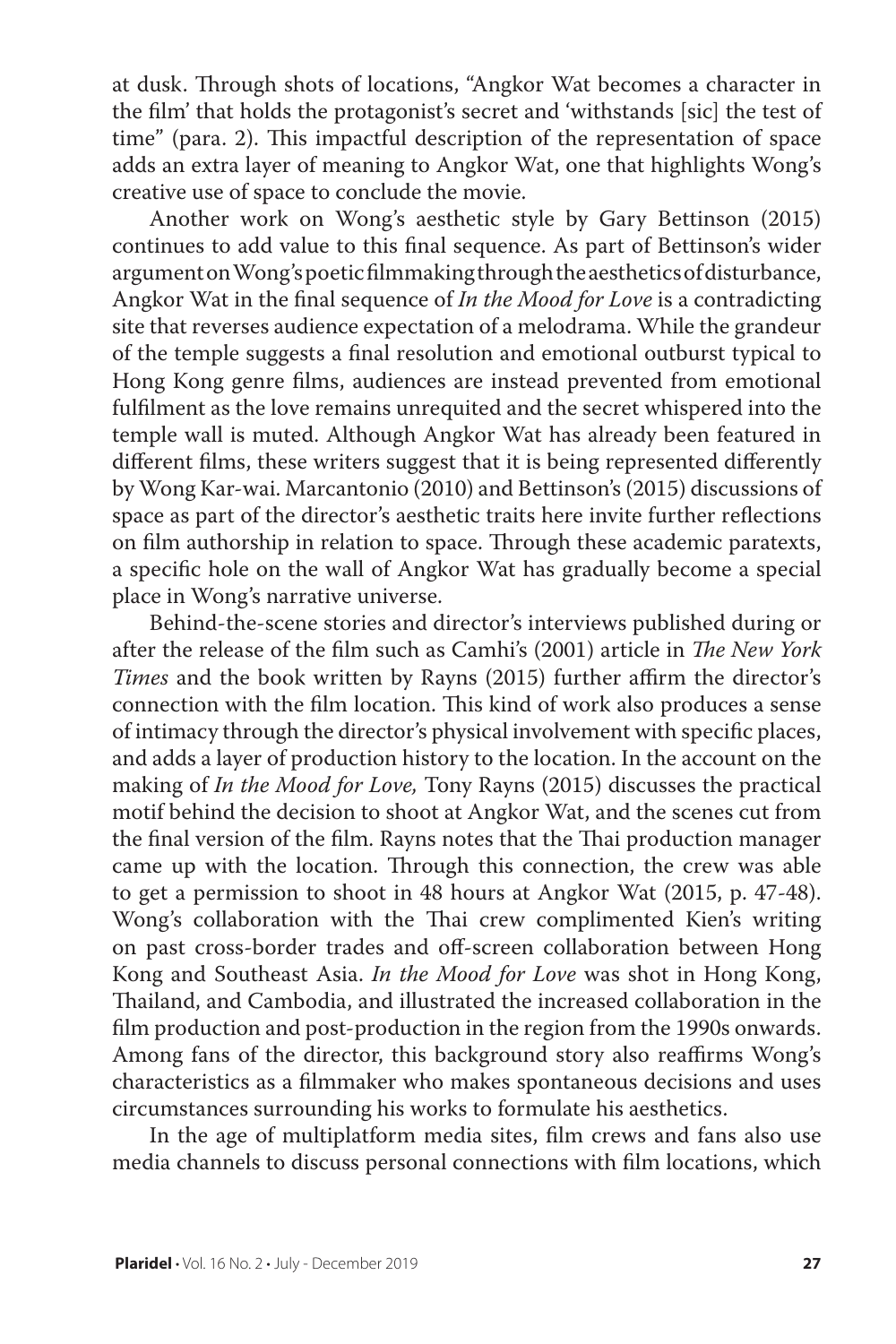contribute to their cultification. The video *In the Mood for Love - Final Sequence* was uploaded by thisisnotanimage77 in 2008 and has 283,792 views as of April 2019. A viewer AngkorPisey (2012) inquired on the appearance of Maggie Cheung with Tony Leung at Angkor Wat, to which another user Arturo Sierra (2012) noted that they did not meet in the film. Referring to Kathlessnharbin, AngkorPisey (2012) subsequently explained that the scene was part of the special DVD collection he received. The user thisisnotanimage77 (2008) who posted this final sequence also made a comment in the video description that *In the Mood for Love* final sequence was inspired by *Roman Holiday* (1953). While there is no evidence that the two films are connected, fans of both films recognize the similarities between whispering into a hole in a wall in Angkor Wat, and the sequence in *Roman Holiday* (Wyler, 1953) when Princess Ann (Andrey Hepburn) put her hand into the iconic Mouth of Truth (Bocca della Verita) to prove her honesty. Both locations are associated with respective myths established in the films and behind-the-scene stories before becoming fan pilgrimage sites. In the case of Wong's Angkor Wat, the secret in relation to the making of the film endures through the release of photos "shot around the year 2000" by a costume production assistant for Wong Kar-wai, which describes specific location shooting as "most iconic and enigmatic scenes" (Mohmoud Abd Elghany, 2019). Captured by a film camera and circulated online, these artistic and intimate close-ups in warm sepia hues reveal the director at work in his Hawaiian shirt and iconic sunglasses, with the two main stars of the films hanging out. Taken from a personal collection, these materials further constituted to the cultification of Wong Kar-wai and Angkor Wat.

Reflecting on the way the appreciation of moments in cinema is learned rather than innate (Willemen, 1994, p. 127), the connections among movies and audiences with shared knowledge on iconic film locations highlight the way transnational cinephile culture is fostered by the network of textual citations and collective cinematic memories. In relation to the cultification of a film location, Matt Hills (2002) noted that privileging a specific location is usually connected to spaces which "have already been identified within the fan culture as particularly characteristic of the original text" (p. 149). In order to participate in the story, to uncover myths, to reach out to the art of the director, and to get closer to the characters and stars, fans are encouraged to visit actual tourist locations. This process, explored in the next section, adds affective dimension and personal layers of meaning to the location.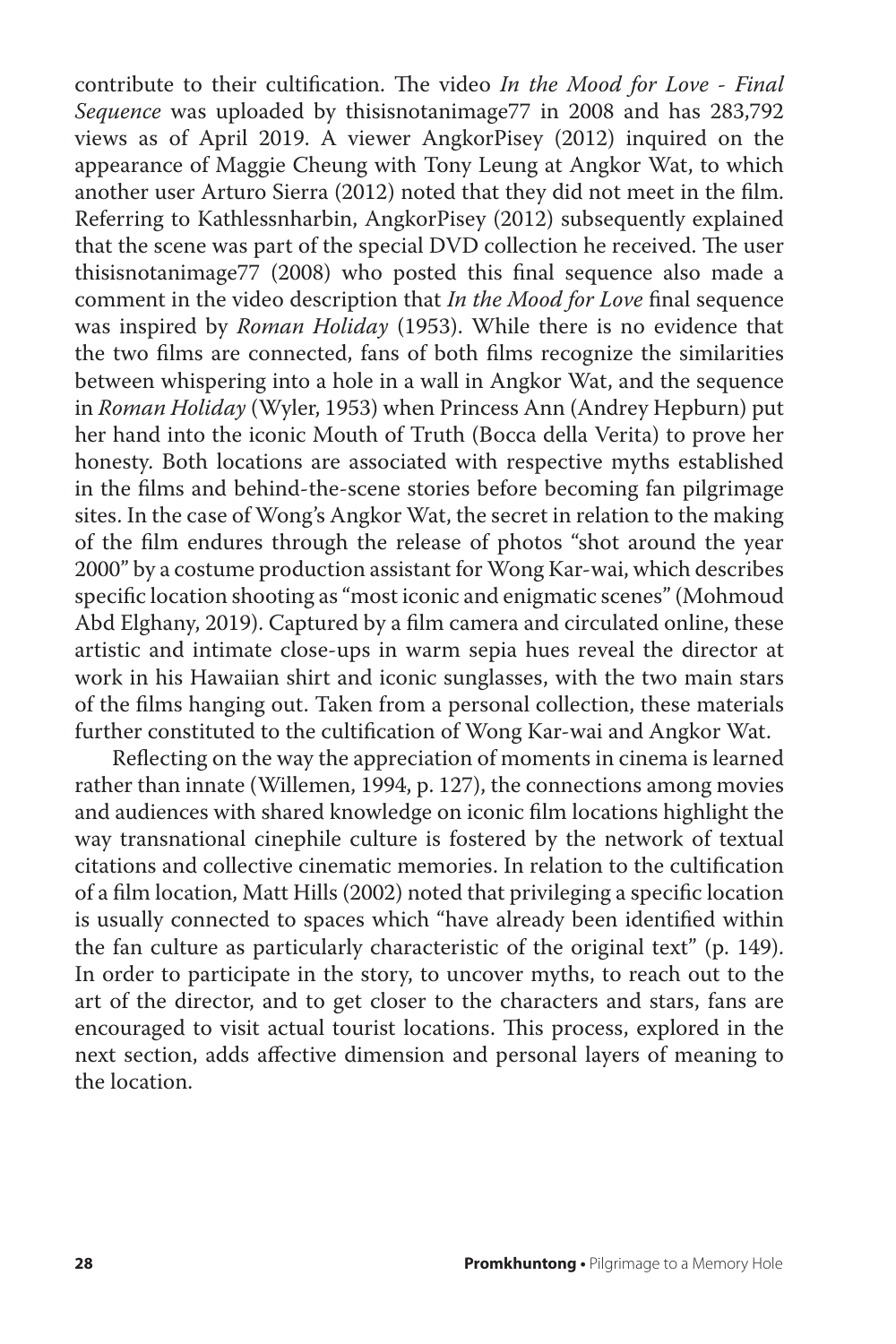### **Cinephilic Affective Encounter with an Actual Film Location**

A key element provided by records from fans who have travelled to the film location is the emotional/affective relationship to the pilgrimage site. More communal and personalized platform such as a group website or a blog function as a public yet private domain allowing fans to write in more colloquial and subjective ways. Stories of love and desire experienced by characters from Wong's films are re-told and interpreted with circumstances fans encountered at the actual location. Fan stories reveal the gradual process of affective and ritualized encounter between a fan and the object of interest.

In *Numéro Cinq*, a magazine that positions itself as a webzine for literary types and artists started by a small group of friends of the Canadian writer Douglas Glover, RW Gray (2015) contributed various articles about Wong's films, including a piece about Angkor Wat. Gray began an account of his visit to Angkor Wat by presenting the theme of "secrets," which he sees as the key motif that runs through *In the Mood for Love,* especially in the conclusive part of the film. The video of the final sequence uploaded on YouTube by Semektet (2007) is posted at the top of the article. The article highlights the way in which the journey to Angkor Wat represents a search for "unrequited desire" (Gray, 2015, para. 2) Highlighting how the story of the search can stretch across time and space, and permeate several films, Gray (2015) quotes the voiceover from *2046*, a "pseudo sequel" to *In the Mood for Love*: "I once fell in love with someone. After a while, she wasn't there. I went to 2046. I thought she might be waiting for me there" (para. 2). These interconnected moments inspired Gray to search for Mr. Chow.

Once arrived, the intimate connection with the film is triggered by the sound of a bird. Gray (2015) recalls his film memories, which begin with "the monk and the temple wall ... in silence and then the birds' calls" (para. 2) This recollection brings back moments of watching the film "in several movie theatres, on my couch at home, a film sound I had heard and disregarded on many viewings and even listened to ad nauseam on my iPod via the soundtrack" (para. 12). The "blaringly real" and "oddly dissonant" sound (para. 12) bridges Gray's experience of the film and the actual location, and shaped his experience of Angkor Wat as a kind of symbolic and actual fan pilgrimage. Although he did not find Mr. Chow, Gray experienced through sound "the shock of art and life feeling too close together" (para. 12). When Gray found the hole in the wall with the help of the tour guide, the sound enhanced his sacralized experience of the location; Gray described how he "stare[s] at the wall, then look[ed] around, a bit speechless, the guide watching on in his quiet way, the way he has watched through the whole tour, like he agrees speechless reverence is appropriate" (para. 13).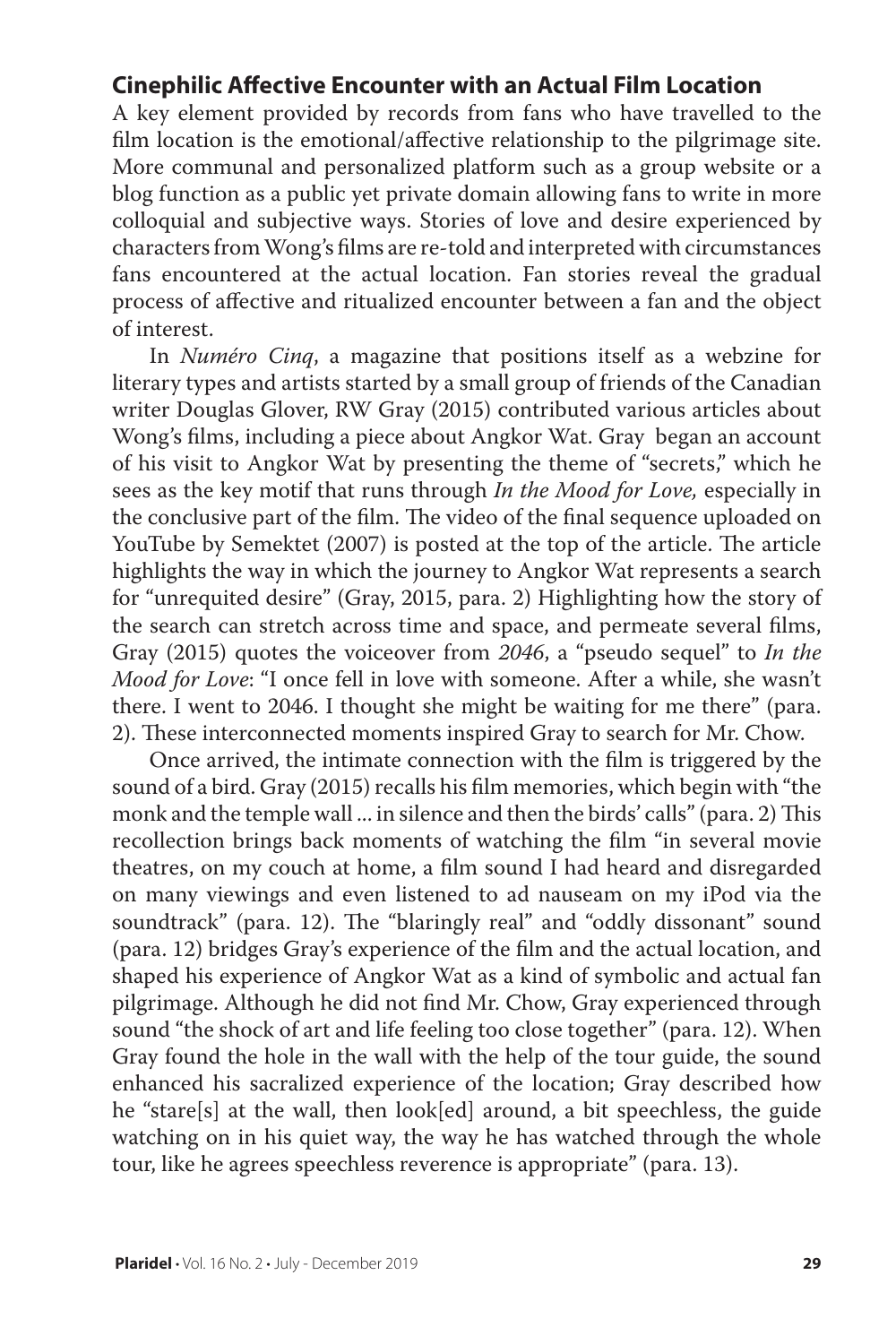Previous discussion of the state of tourism as a modern and playful ritual, and as a substitute to modern day religion noted by Victor Turner (as cited by Cohen, 1985) points to the way travel allows individuals to engage in the "situations of communitas" (p. 291). Turner's concept as expanded by Erik Cohen refers to these situations as the "antistructural situations" or the shift between "normal, structured, mundane states and their dissolution into extraordinary liminal during the travel, which allow for different level of personal changes" (p. 291). Liminality in the context of fan pilgrimage to Angkor Wat is a kind of somatic and transcendental experience. It is the state of being in intimate proximity with the object of adoration whereby the sense of self connects with other realms of memory and imagination.

Gray's (2015) experience of communion or the "situations of communitas," resonates with writings on cinephile pilgrimage, which have sought to come to terms with the ability of cinema to capture minute details that trigger our memories of the past (either past viewing of the movie or personal memories evoked by objects in that film). Since viewers cannot watch a movie at the film location (although many fans including Gray brought printed film stills, images on their phones, or their laptops to play the movie), fans search for a specific "portal" at the film location—such as the sound or the hole in the wall—to reach the imaginative level, and to create what Douglas Cunningham (2008) referred to, drawing on the work of Siegfried Kracauer, as "psychophysical correspondences" or the "fluid interrelations between the physical world and the psychological dimension" (p. 123). In this way, the real destination is not only the actual location but also the spiritual one. To have found the exact location is to find that portal and to reach a kind of cinephilic joussiance or to experience bodily sensation associated with film material.

The context of cinephilia privileges cinema that experiments with film form to enlarge life beyond what can be seen or experienced in day-to-day life, and to provide a revelation or an epiphany. This fascination is rooted in the early interest of cinephiles in the ability of cinema to enigmatically present "a familiar object or event or locale" that brings about "a certain otherness about the content [in which] the image's material seems to be revealed in a fresh way" (Willemen, 1994, p. 124). Arguably, this focus takes us back to the ontological and aesthetic roots of auteur cinema, in which the fascination with a film moment and location is traced back to the director's unique way of pushing the limits of the film medium. Hence, it is not uncommon in writings about visits to Angkor Wat by Wong's fans to link film aesthetics associated with the director with the writer/cinephile's own experiences. It is also common for cinephiles to state explicitly that their journeys and writings were affectively inspired by Wong's movies. Apart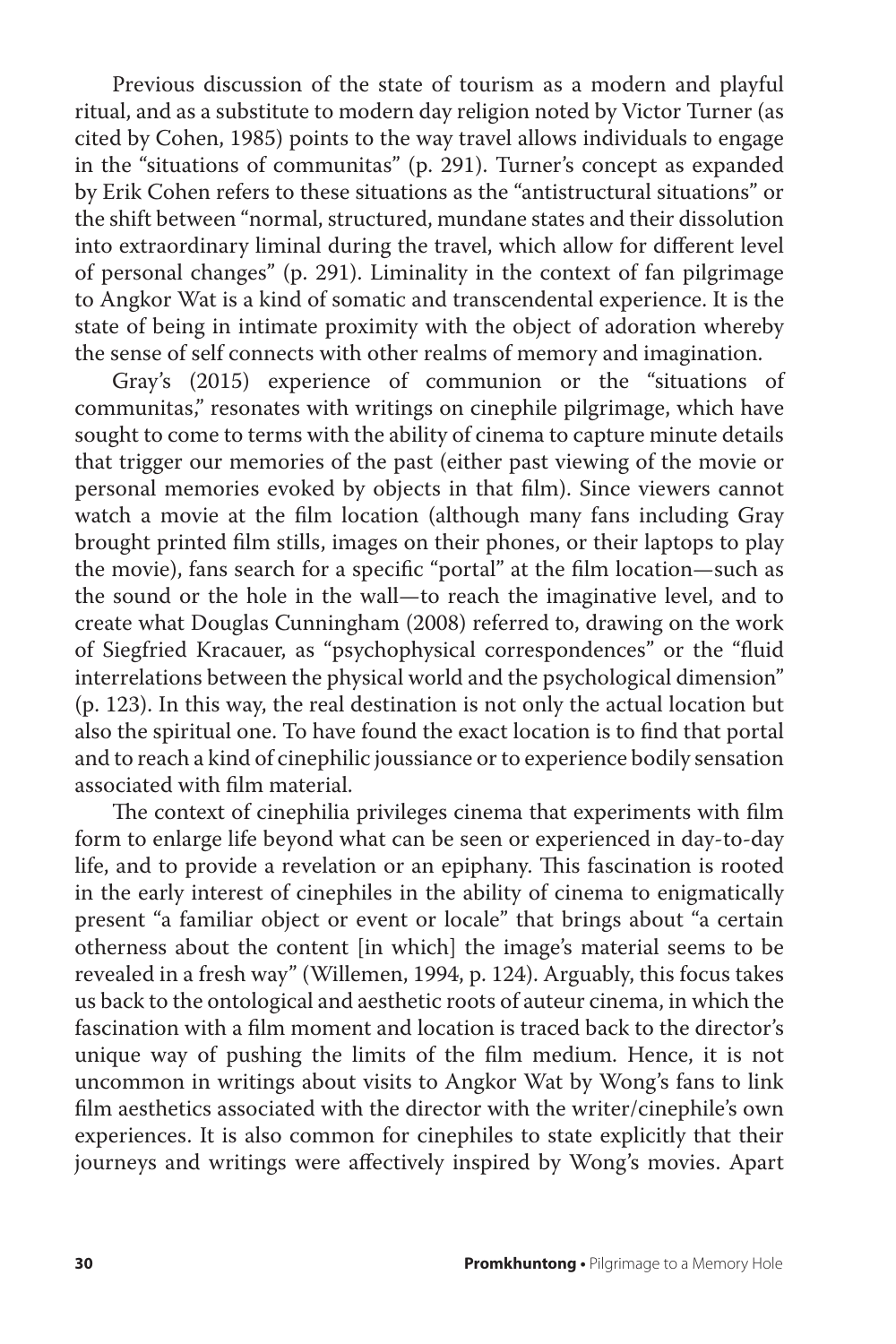from Gray's article "Wong Kar-wai's Secrets, or My Sense of an Ending," Vicky's (2011) article on the top five things to do in Siem Reap begins with the statement: "my journey to Siem Reap was inspired by Wong Kar-wai's movie *In the Mood for Love*" (para. 1). Another video of the trip to Angkor Wat by RyanFungChannel (2009) adds a tribute in the title called "Ryan's Angkor Wat Homage to Wong Kar-wai's In the Mood for Love."

Forms of fan engagement with the realms of memory and imagination have also been explored outside the context of cinephilia and auteur cinema. Expanding from the notion of *lieux de mémoire* by Pierre Nora, Stijn Reijnders (2011) proposes the idea of "places of the imagination" (p. 8) to emphasise the importance of memory and imagination in making a place meaningful for media fans. Engaging with both cinephile and media studies, I am of the opinion that works in the two areas can offer productive ways of thinking about the notion of pilgrimage. The following section combines works in these two fields to explore the practice of re-enactment in which cinephiles/fans turn the public/auteurist location into their own performative space for self-exploration.

#### **The Self, Re-enactment and Ontological Reflections**

Apart from moments of encounter and the stage of liminality discussed in the previous section, affective investments come with a certain degree of performativity and reflection.

Gray's (2015) account of his journey to Angkor Wat reveals the way the writer himself imagined being in the same situation as Chow Mo-wan; Gray reenacts the scene by attempting to recall his own secrets. Gray engages in a self-reflective process by pondering how he "come[s] from a long line of blabbermouths" (para. 17) and a secret is often shared. As for memories of unrequited love, Gray sees this as the plight of people in their mid 20s and 30s, and maintains he is at a different stage in his life. Gray then continues to analyze the secret whispering as the paradox of the film that the relationship between Chow and his neighbour, Mrs. Chan (played by Maggie Cheung), is not so much a secret love, since audiences know about it, despite not knowing what Chow whispers in the wall. What is unrequited is viewer's desire for the cinematic world.

Gray's (2015) reflection fits with the trope of ontological reflection in cinephile writings, which emerges from the attention paid to the nature of film medium. The moment of revelation upon encountering the actual location, and the moment of loss create cinephilic juissance. The notion of loss relates to the material condition of film, which records live actions that cannot happen again. What audiences see is the past. Grounded in the history of cinema, this loss and longing are referred to in cinephile studies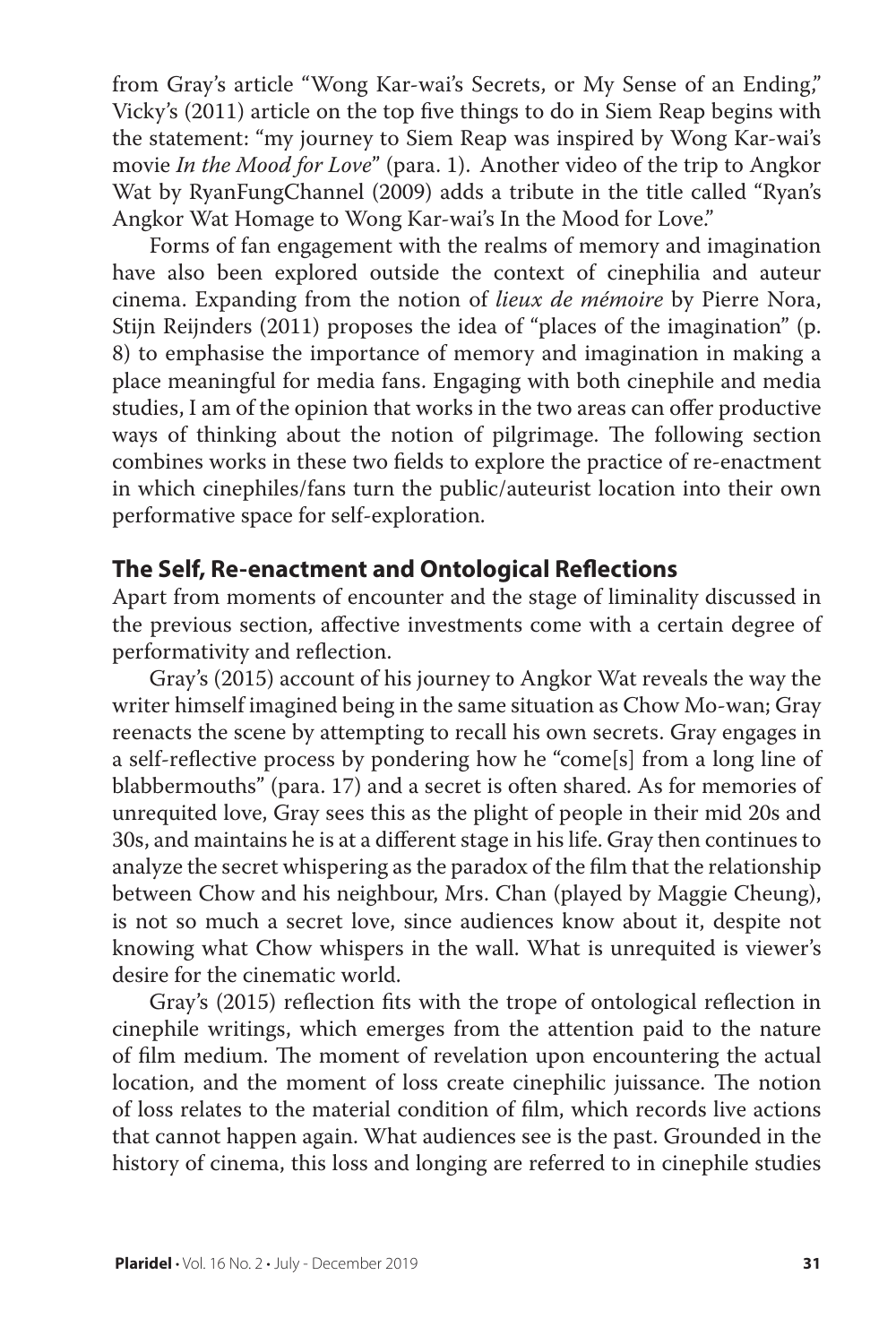as the notion of necrophilia, or loving the past or the dead object "alive in memory" (Willemen, 1994, p. 227). Any moment of falling in love with the film is a moment of lost love and nostalgic longing because audiences see a memory that can never happen again. Fans can attempt to engage with the moment of revelation, yet something is always lost; we cannot fully inhabit the mediated photographic/cinematic world. While the desire to be one with cinema is unfulfilled, the gap between the cinema and reality allows fans to insert themselves and their own agencies during re-enactment.

The sense of self for Gray as a person at a particular age whose upbringing shaped his life experience with little secrets can also open a discussion on fan/cinephile's interest in a particular film/director/location as part of one's life experience. A psychoanalytically-derived view of fan affective experience discussed by Hills (2002)—who drew on and expanded from the work of Donald Woods Winnicott—can offer some reflection on the shift between internal relationship with a cinematic text, and film location and external engagement with the world and one's own sense of self.

Drawing on the notion of "transitional object" in Winnicott's work, Hills (2002) described the concept as an object (imagining an object in which a child plays with) which

> opens and occupies a "third area" in the child's experience, belonging neither in the realm of inner or outer reality but being instead a "resting place for the individual engaged in the perpetual human task of keeping inner and outer reality separate yet interrelated"…

> It is through the transitional object that the child recognises the existence of a world outside him- or –herself. By taking on this role, the child's transitional object opens up a space between internal and external which "religion and art" will later come to occupy (p. 104).

While, Winnicott's (as cited by Hills, 2002) notion of transitional object focuses on the sense of self during childhood, the way in which life experience shapes adult affective play requires an extension of the concept, which Hills proposed as the secondary transitional object. Through this notion, fans' experience during the pilgrimage can be discussed through the affective flow of cinematic memories as well as the ability of fans to "extend and redefine according to the objects which are encountered socially and historically" [sic] (Hills 2002, p. 109). Through the notion of secondary transitional object, Gray's narrative of the self as part of a family that always shares secrets with each other, and the self as established through the affective relationship with the film about secrets, can be illuminated.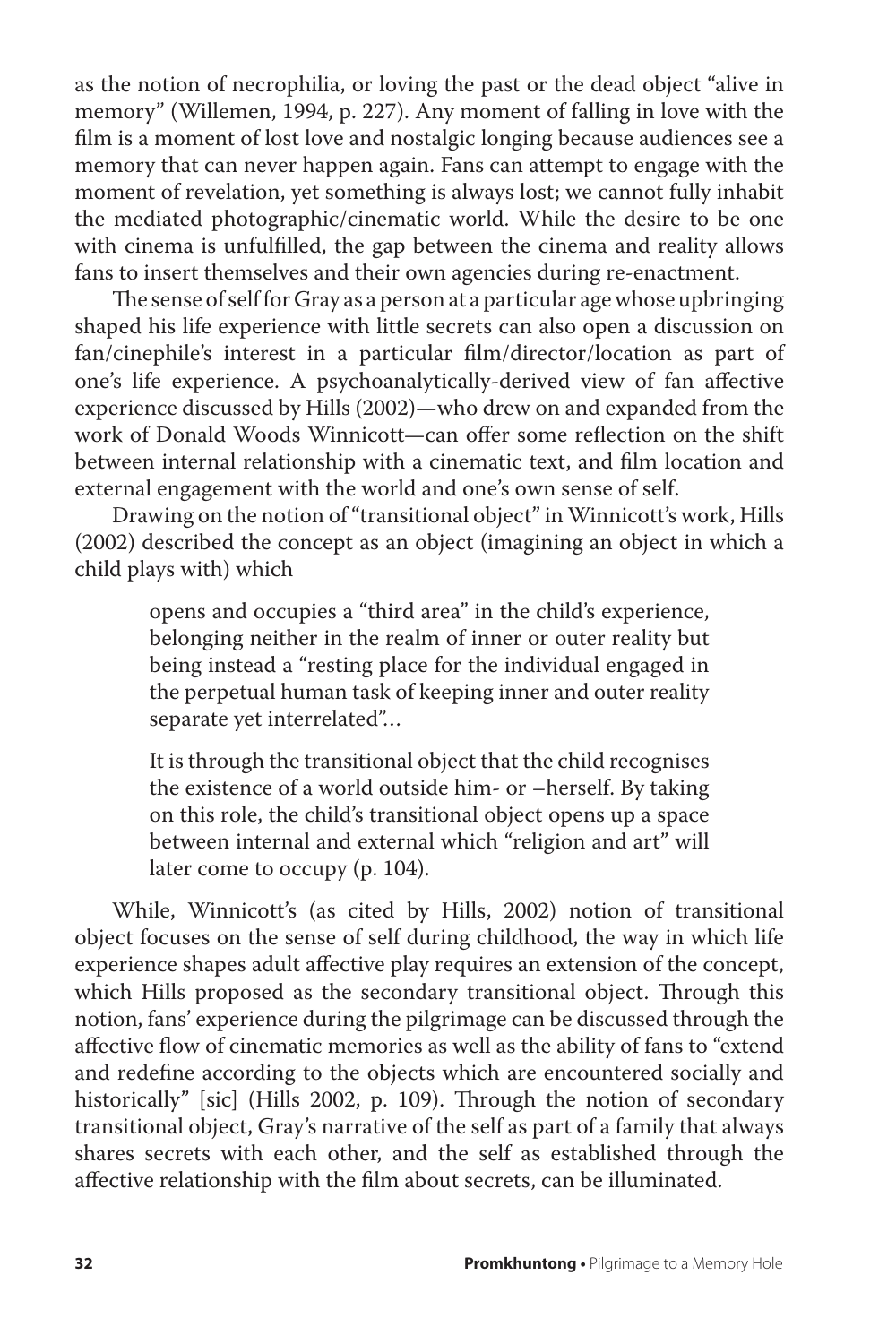In another case of fan/cinephile's encounter with a film location, the process of self-reflection focuses more on fans' playful negotiation with the object of fandom. Entitled *homage to Wong Kar-wai's In the Mood for Love* a YouTube creator called Ryan (2009) created a video to capture his walk into Angkor Wat with friends and various parts of the temple from daytime until dusk, and his re-enactment of Chow whispering the secret into the wall. Despite the attempt to shoot the final sequence in the same way as in the movie through shots of the temple, the re-enactment and the silhouette of palm trees, it is obvious that the video is a rudimentary record of a personal trip. Ryan remarks in the video description that

> [T]he entire time at Angkor Wat, I looked for the hole featured in 'In the Mood for Love' However, I don't think I found the right one. It just made me realize how fabricated the whole scene was. Each shot was probably taken at different parts of Angkor Wat. Maybe Tony Leung wasn't really whispering into a hole. (para. 1)

Through the process of filmmaking, Ryan (2009) does something different from others: he demystifies the mechanical construction of the iconic sequence. At the same time, he also attempts to edit the video as close to the final sequence as possible. Shared on the social media platform, the homage features the soundtrack from the movie composed by Michel Galasso. The length of the video is the same as the actual final sequence and Ryan's own re-enactment appears at the same moment as in the actual film. With available technical tools, Ryan was able to compensate the limitation of the visual and his lack of a cinephilic encounter with the film location with the use of sound. The technique of using pre-existing soundtracks to create continuity between different times and spaces also resonate with Wong's movies.

Ryan's (2009) example reveals close connections between cinephilic and fannish practices in the age of digital media as discussed by Thomas Elsaesser (2005). Extending from the notion of loss and unfulfillment associated with the early generation of cinephilia, which Elsaesser referred to as "cinephilia take one" (p. 37), there is a process of fulfilling this loss with the aid of various transmedia tools that highlights the importance of digital technology and media platforms in contemporary cinephilia and fandom. Elsaesser describes "cinephilia take two" (p. 35) as the way new generations of fans/cinephiles adopt the playback technology, DVD remastering, and ownership of movies to both compensate for time restrictions, and to express love to cinema. While cinephilia take one is associated with the ontology of the film medium and the auteur, take two embraces the role of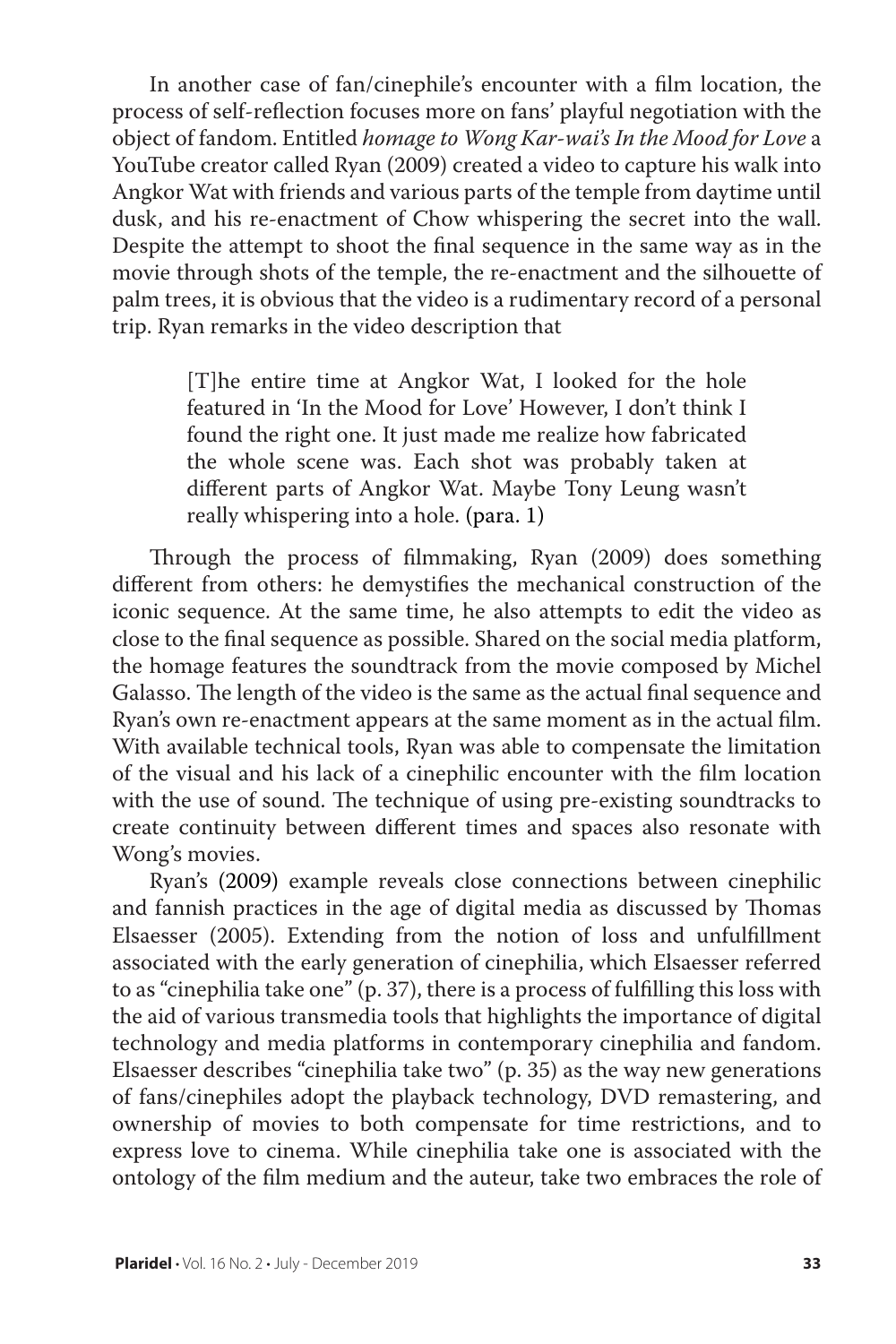cinephiles as prosumers that actively engage with fannish activities, such as producing their own movies in response to the film (Elsaesser, 2005). Through his public channel, Ryan (2009) also published many other videos that revealed his interest in travelling and filmmaking. Other visits include a trip to Hong Kong's Central to Mid-Level escalator featured in *Chungking Express*, and his visit to the Bridge on the River Kwai amongst other videos of concerts and comic-cons. Ryan's participation here offers an interesting account of the way fans/cinephiles engage with their many objects of interest by drawing on available resources, cultural knowledge, and personal skills and creativities.

Returning to the metaphor of "an eddy" by Toy (2017), cinephile/ fan pilgrimage can bring about many layers of personal and ontological meanings of a place, which may or may not oppose each other. Toy draws on Nick Couldry's work to highlight at least three possible encounters: "fictional, production, and ordinary" (Couldry as cited in Toy, 2017, p. 254). Apart from the engagement with "fictional" space of the film and "ordinary" place of the location, Ryan adds the layer of cinematic 'production' and personal reflection into Wong Kar-wai's filmmaking. Toy's assertion that "fan pilgrimage places" or "fannish spaces" are "co-constructed and ritualized sites of interpretation that emphasize the agency and emotional attachments of fans" (p. 252) is highly relevant. In a place such as Angkor Wat, in which different meanings can be placed at different parts of the temple, the last section uses the metaphor of a "memory hole" to discuss fan's broader contextualization of their pilgrimage.

## **Tickets, Tour Guides and Tomb Raider: Fan Tourism and Related Experiences**

Though I started this paper with a divergence from socio-political and economic aspects of fan tourism related to large-scale blockbusters, this section will highlight how fans of Wong Kar-wai inevitably engage with these aspects in their encounters with film locations. Extending from Toy's (2017) metaphor of an eddy, I opt for the term "memory hole" to highlight things that get discarded in dominant discourses on the location that are picked up by fans. Featured in Orwell's *1984* (1949), memory hole is the place where materials that are altered or censored for the benefit of those in power are discarded into. The metaphor of a memory hole, treated as a place with power politics of affective and discursive construction, can shed light on fans' journey into ethical engagement with the landscape, and the grand scheme of history.6

Published in *Philstar*, a Philippine online portal featuring news, sports, lifestyle, and entertainment content, Tanya T. Lara contributed to the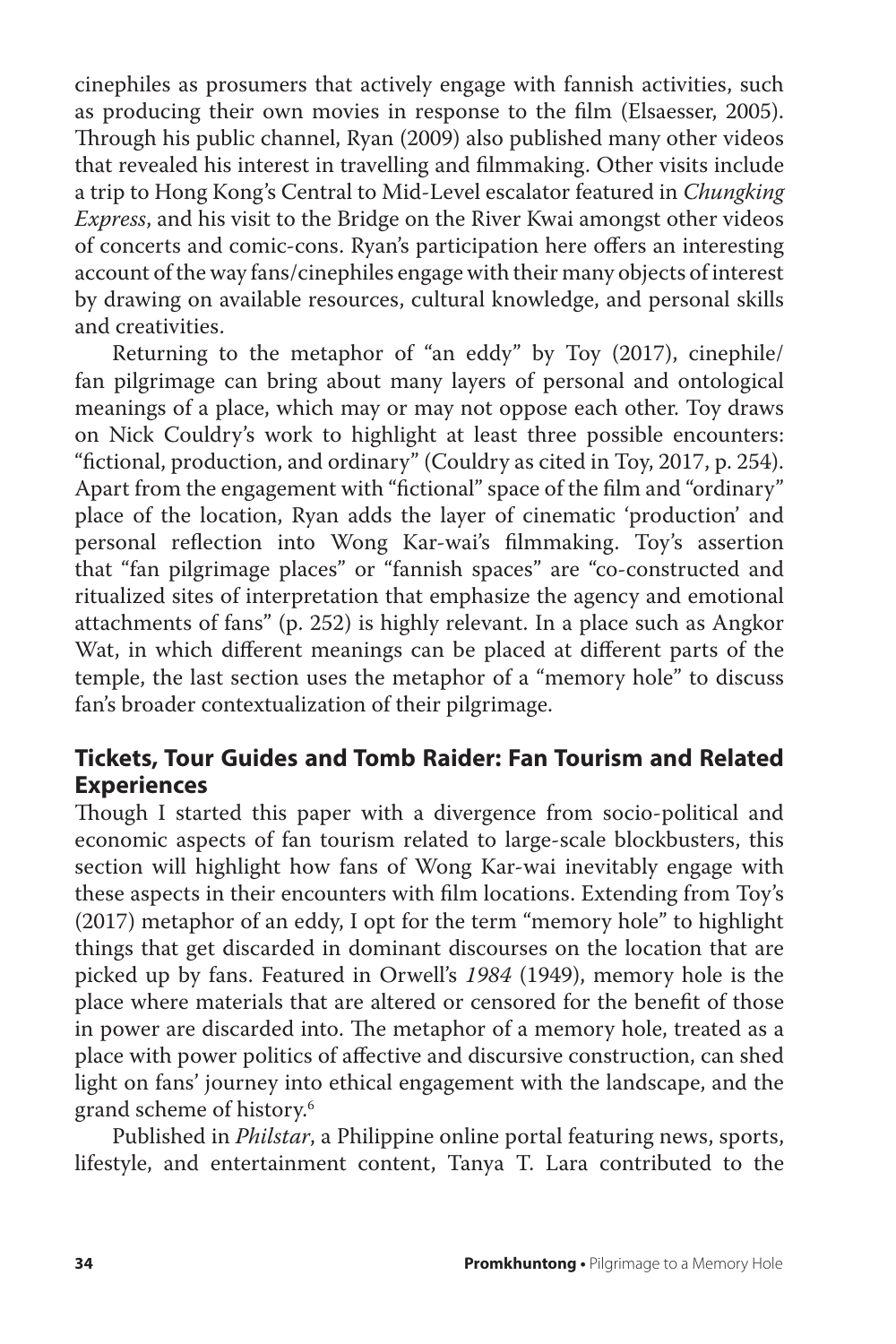channel with her own journey to Angkor Wat. Lara (2012) gives a synopsis of the film to contextualize the myth surrounding the final sequence before remarking on other fans who tried and failed to find this specific location. Lara ascribed other fans' failure to find the location to the film's relative niche appeal: though critically acclaimed, the film is not as well-known as *Tomb Raider,* and Angkor Wat is massive. Lara continued with her personal story of contacting a long-distance friend whom she would like to meet at Angkor Wat to "promise her that she would find this temple column [sic]" (para. 5). Without success, Lara's account subsequently turns into a story about layers of memories that the site endures, and the politics of power between dominant and marginal types of cinema that influence the experience of the pilgrimage. The location of "Lara Croft Temple or Ta Prohm" was the subject of discussion between Lara and the tour guide Darith, who has not seen the movie but knows the exact location when tourists ask for information. Through the discussion with Darith, Lara wrote about the Killing Fields where "almost a third of Cambodia's population were killed" under Pol Pot and the Khmer Rouge extremist regime in the 1970s (para. 24). The discussion prompted the guide to talk about his own childhood: "hearing a bomb going off or people disappearing, or knowing somebody who knew somebody who had stepped on a landmine" (para. 27). The conversation continues on to the present day transformation of the site into a tourist location, which now hosts the Red Piano bar "giving away for free the 10<sup>th</sup> cocktail you order... a tradition *Tomb Raider* star Angelina Jolie started" [sic] (para. 30). Though not able to find the hole in the wall, Lara's experience of the trip was presented as a total experience of Angkor Wat and Cambodia, with its different representations and memories. The idea of affective pilgrimage as an immersive encounter with a specific portal of memory, which Lara could not find, is replaced with intimacy with others' memories and experiences.

A similar kind of total experience is discussed by Berlinda Lin (2017) in her personal blog. Her account in Chinese and English discusses how Angkor Wat has been on her mind since watching Wong Kar-wai's *In the Mood for Love*. In addition to the textual engagement with the film, Lin discusses layers of histories associated with the Khmer Empire, the Khmer Rouge (with a reference to the award-winning film *The Killing Fields*) as well as a reflection on the country's economy led by farming and tourism (para. 3-4). In the process of finding the hole in the wall and taking a video record of the fan tour, Ryan (2009) also captured things that caught his interest: a horse, other tourists, and dancers in traditional costumes. The observation of the space and everyday life at the film location include different workers and agents involved in making a tourist attraction. For one thing, these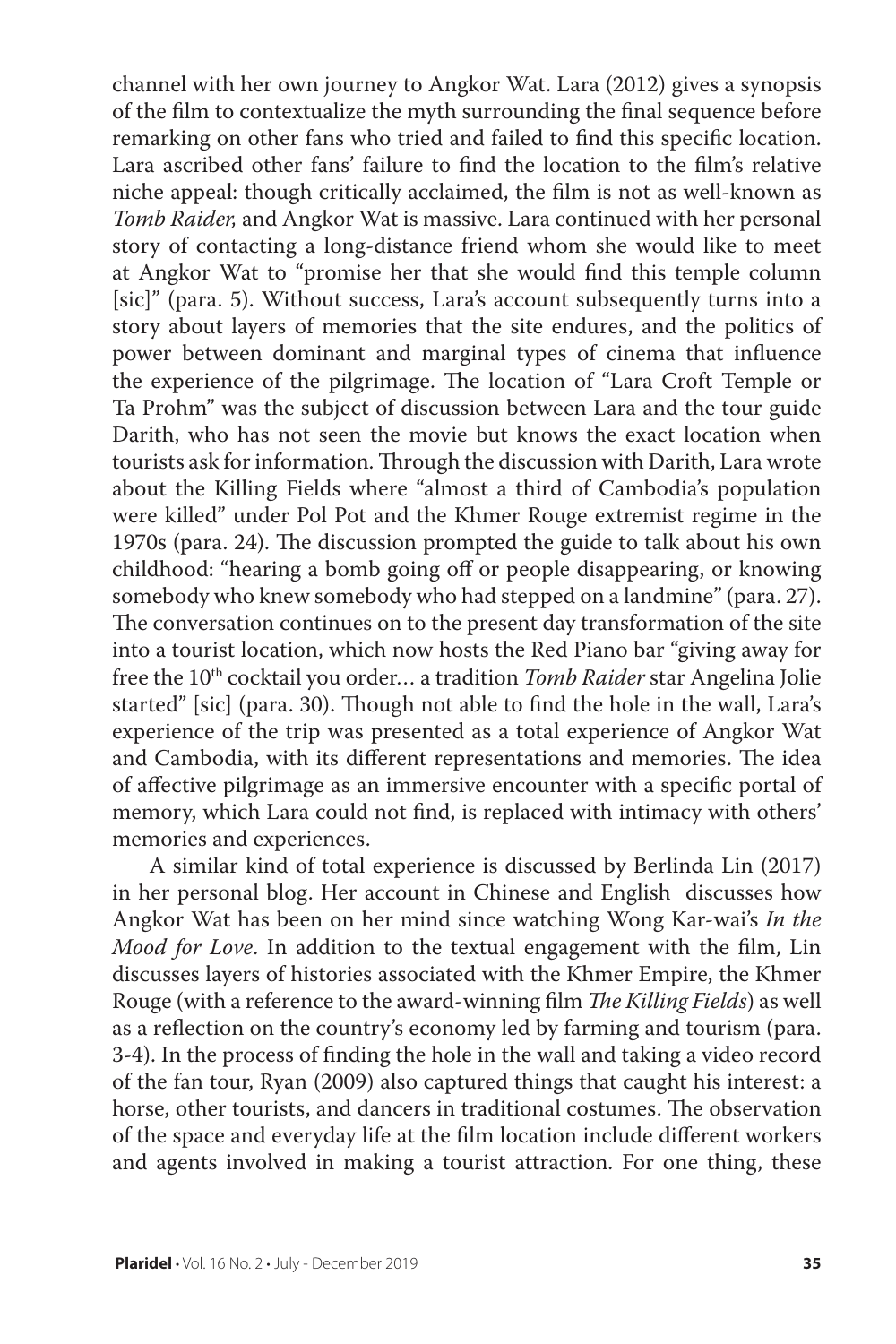accounts challenge the perception of fan tourism as a fantasy disconnected from real world politics of film locations. These additional stories, viewed through the metaphor of a memory hole, highlight how fan/cinephile's self-reflective writings can include stories that may exist in the margin of dominant discourse on fan/cinephile. What makes fan/cinephile pilgrimage stands out then is the process of opening the self to connections with others, and to possibilities of creating meaningful experiences.

Within the circuit of film culture, the mediatisation of transitory moment related to a specific film and director can turn into an archival material that add "endurance" to the source text has been observed by Barbara Klinger (2011, p. 210). Significantly, this aspect also points to an important nature of contemporary fan tourism/cinephile pilgrimage as part of transmedia participatory cultures. One audience who wrote for a blog entitled "Baklay" decided to travel overseas for the first time to celebrate her birthday by visiting the site in search for the hole in the wall (Klaris, 2014). The intensive research that goes into working out the exact location by reading blogs, news articles, and YouTube comments, and the excitement of making this a dream trip was discussed. Although the fan discovered that she was too short to reenact the sequence, she provided a map, and a photographic account of how to find the hole in the wall for other fans. Circulated online, these works add new content to the universe of texts associated with the director and film location, and subsequently help sustain the iconic status of the pilgrimage site.

In the context of film market and tourism industry, the "Baklay" (2014) blog reveals a form of fan labour that sustains the field of global auteur culture. Economic impact in relation to fan tourism here may not appear in large-scale tour groups, or contribute significantly to the increase of gross domestic product, but the long-lasting material surrounding a film director and film locations coexist with the economy of tours of better-known films.

Additional observations can be made as regards to Wong Kar-wai and the economic and cultural currencies of film locations. Within Thailand, Nawapol Thamrongrattanarit's (2010) pocket book *Instant Hong Kong/ Hong Kong Kueng Sum Ret Roob* and its paratexts are among a number of products that stimulate Wong Kar-wai-related fan tourism. The book traces the journey of the Thai writer/filmmaker's visit to obscure film locations in Hong Kong from Wong Kar-wai's films, along with recommendations for alternative venues, including art galleries and restaurants. Thamrongrattanarit promoted the book by producing a trailer: he used the recognisable soundtrack from Wong's film ("California Dreaming" featured in *Chungking Express*). With music-video editing style, Thamrongrattanarit matched scenes from the film with pages from the book that featured the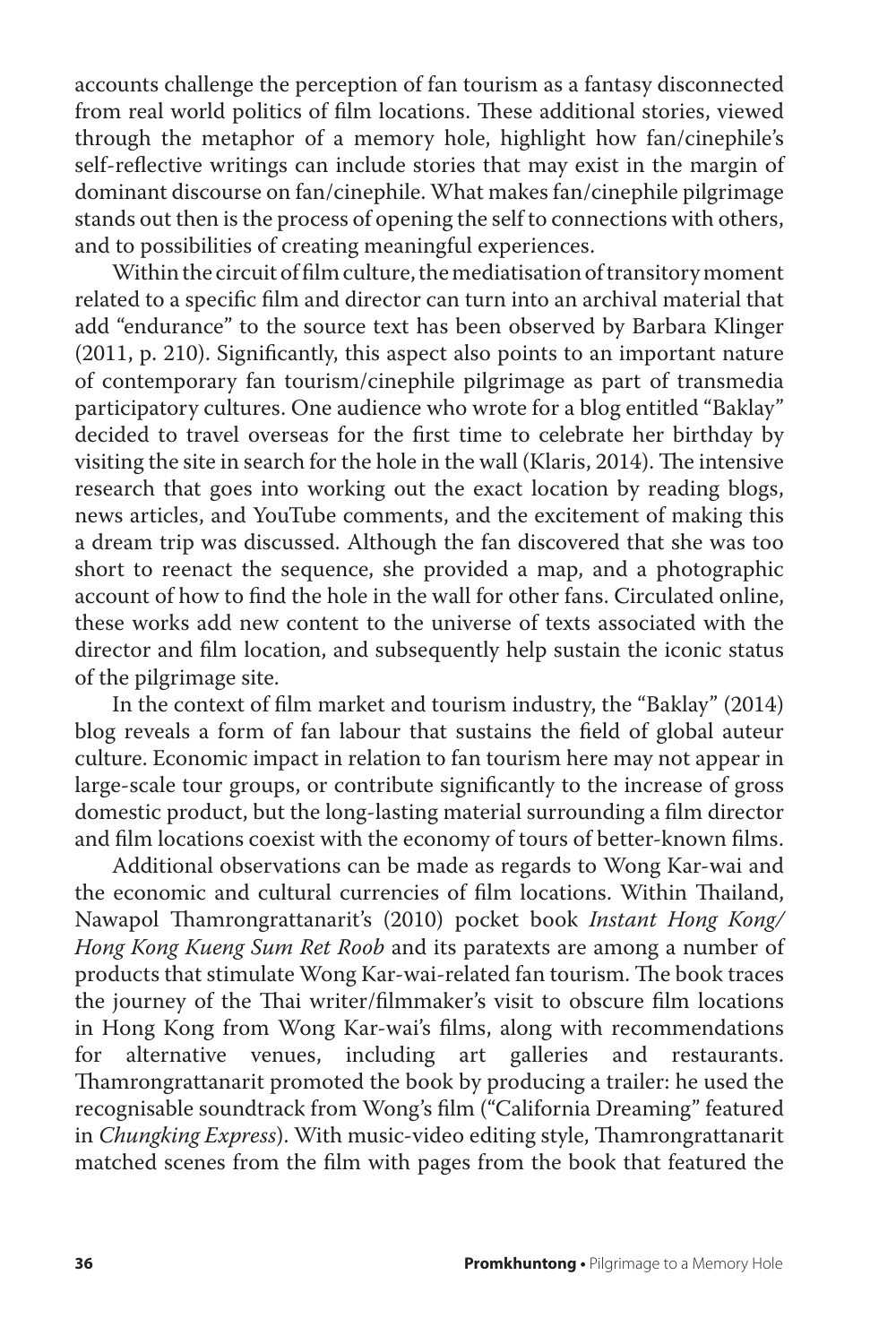exact same locations. *Instant Hong Kong* was a hit. It is now out of print and has since become a collectible item as Thamrongrattanarit emerged as a cult director in his own right. His Hong Kong journey and snippets of the book have been shared online and inspired a series of visits to the film locations by mutual fans of Wong Kar-wai and other Thai directors.

The site of Angkor Wat in connection to Wong Kar-wai is used by artist Chunlayanon Siriphol in the final part of *Forget Me Not* (2017) an intermedia adaptation of the Thai romance novel *Behind the Painting* (1937)*.* Chunlayanon's metamorphosis into the character Noppon—a man searching for his bourgeois lover during different eras in Thai history, and at various locations, including Angkor Wat—can be seen as homage to Wong Kar-wai, and his cinephilic conception of Angkor Wat as a site of impossible love. Fan videos, blogs, and articles discussed throughout this article have become auteur paratexts to create a kind of auteurist homage, and provide alternative promotional materials for fan tourism, particularly for films without funding from major studios.

The persistent interest in Wong Kar-wai through material culture inspired by and produced long after *Chungking Express* and *In the Mood for Love* were released highlights the lasting impact of the phenomenon of East Asian auteurs for fan tourism. Auteur-driven fan tourism is sustained not only by fans/cinephiles who travel to film locations, but also by entrepreneurs who offer products and services that connect the sights, sounds, and locations associated with the director and with audiences' lifestyles. In a book series *Museyon Guides* (Ishii, 2008), film destinations are grouped across various countries and continents. In the volume on Asia, Oceania, and Africa, Wong Kar-wai's movie is discussed alongside *Tomb Raider* (2001) and *The Killing Fields* (1984) as part of the writer's lowcost backpacking trip through Cambodia and Thailand (2008). Targeting a different group of audiences are high-end restaurants in Bangkok, which create a Wong Kar-wai experience to attract cosmopolitan fans of the director. Recurring names include "In the Mood for Love: Sushi Bar & Bistro" at Ekamai, "Maggie Choo's Bar" at Novotel Fenix Silom and "Ba Hao" restaurant in Charoenkrung. Located in more expensive parts of Bangkok, these imagined pilgrimage sites offer orient-inspired atmosphere that are often described by critics as "Wong Kar-wai-esque" (Kittisrikangwan, 2017; Sanguankiattichai, 2015). When taking into account multiple forms of engagement with film locations by fans/cinephiles in the globalized and transmedia era, the possibilities of affective and ethical fan tourism viewed through the lens of a pilgrimage and fan works are multi-faceted, and well beyond the case of state-driven destination marketing.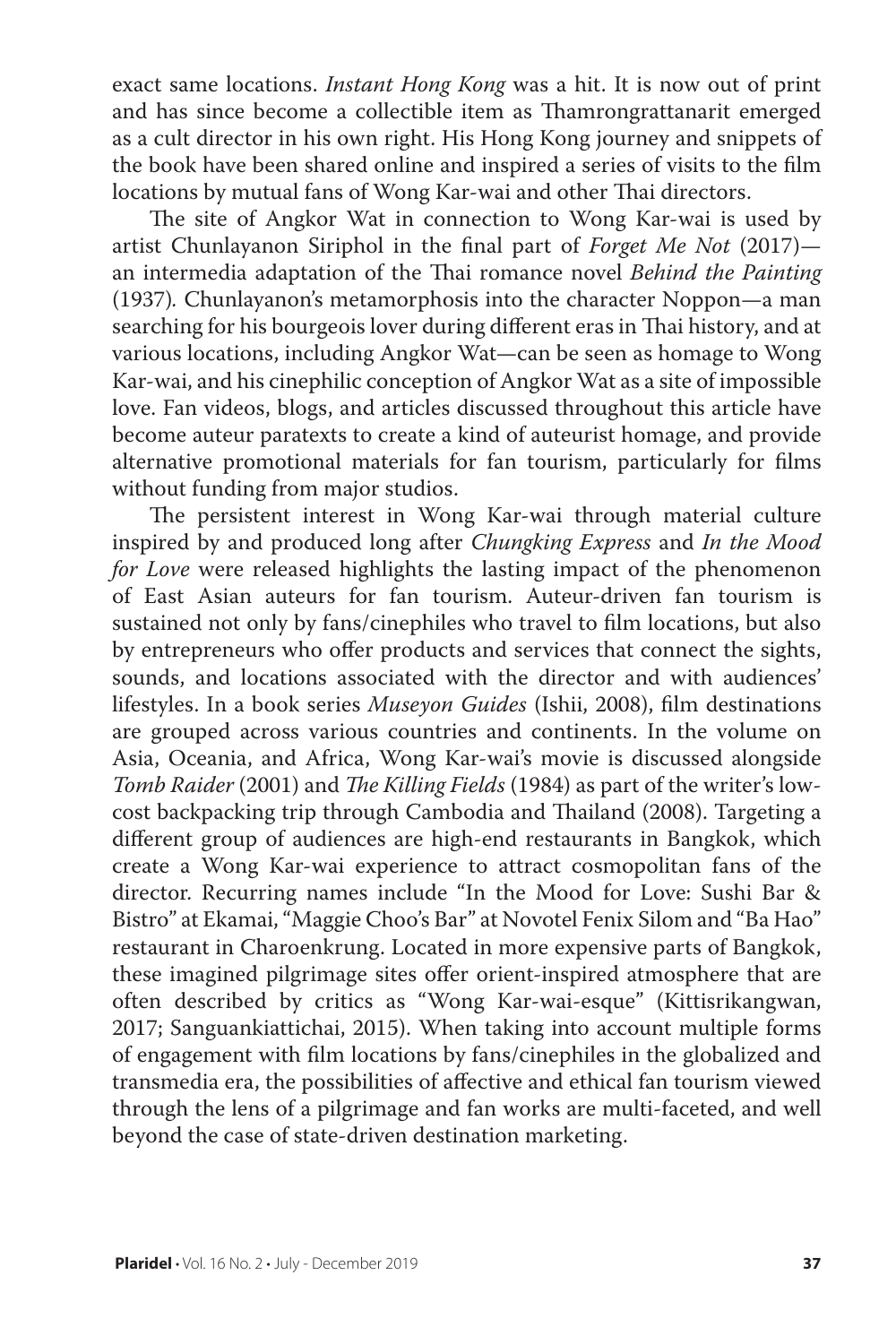#### **References**

- Aden, R. C. (1999). *Popular stories and promised lands: Fan cultures and symbolic pilgrimages*. Alabama: Alabama University Press.
- AngkorPisey. (2012). *Re: In the Mood for Love Final Sequence* [Video file]. Retrieved from https://www. youtube.com/watch?v=ZgO\_sCXrK4s
- Baklay. (2014, September 18). *In the Mood for Angkor Wat [*Blog post]. Retrieved from https://baklay. wordpress.com/2014/09/18/in-the-mood-for-angkor-wat/
- Bettinson, G. (2015). *The sensuous cinema of Wong Kar-Wai: Film poetics and the aesthetic of disturbance*. Hong Kong: Hong Kong University Press.
- Camhi, L. (2001, January 28). FILM; Setting his tale of love found in a city long lost. *The New York Times.* Retrieved from https://www.nytimes.com/2001/01/28/movies/film-setting-his-tale-of-love-foundin-a-city-long-lost.html

Cohen, E. (1985). Tourism as play. *Religion*, 15, 291-304.

- Cohen, E. (2005). The beach of 'The Beach'—the politics of environmental damage in Thailand. *Tourism Recreation Research, 30*, 1-17.
- Cunningham, D. (2008). It's all there, it's no dream': Vertigo and the redemptive pleasures of the cinephilic pilgrimage. *Screen, 49*, 123-141.
- Elsaesser, T. (2005). Cinephilia or the uses of disenchantment. In Marijke de Valck and Malte Hagener (Eds.), *Cinephilia: Movies, love and memory* (pp. 27-43). Amsterdam: Amsterdam University Press.
- Heitmann, S. (2010). Film tourism planning and development questioning the role of stakeholders and sustainability. *Tourism and Hospitality Planning & Development*, *7*, 31-46.
- Gray, R.W. (2015, June). Numéro Cinq at the movies | Wong Kar Wai's secrets, or my sense of an ending. *Numerocinq.* Retrieved from http://numerocinqmagazine.com/2015/06/19/numero-cinq-at-themovies-wong-kar-wais-secrets-or-my-sense-of-an-ending-r-w-gray/
- Hills, M. (2002). *Fan cultures*. London; New York: Routledge.
- Ishii, A. (2008). *Film+travel*. New York: Museyon, Inc.
- Kien, L. C. (2015). Imagining Nanyang: Hong Kong and Southeast Asia in Wong Kar-wai movies. In Lilian Chee and Edna Lim (Eds.), *Asian cinema and the use of space: Interdisciplinary perspectives* (pp. 109- 125). New York; London: Routledge.
- Kittisrikangwan, L. (2017, April 12). This hidden Charoenkrung guesthouse gives us serious Bangkok home envy. *SGMagazine.* Retrieved from https://sgmagazine.com/travel/news/hidden-charoenkrungguesthouse-ba-hao
- Klinger, B. (2011). Re-enactment: Fans performing movie scenes from the stage to YouTube. In P. Grainge (Ed.), *Ephemeral media: Transitory screen culture from television to YouTube* (pp. 195-213). London: Palgrave Macmillan.
- Lara, T. T. (2012, January 12) The light of Angkor Wat. *philstar global*. Retrieved from http://www.philstar. com/travel-and-tourism/769764/light-angkor-wat
- Lin, B. (2017, November 13). 吳哥窟 人生之旅 Angkor Wat Journey of my life [Blog post]. Retrieved from https://www. belindalin.cc/2017/11/13/853/
- Marcantonio, C. (2010) *In the Mood for Love*, *senses of cinema*. Retrieved from http://sensesofcinema. com/2010/cteq/in-the-mood-for-love/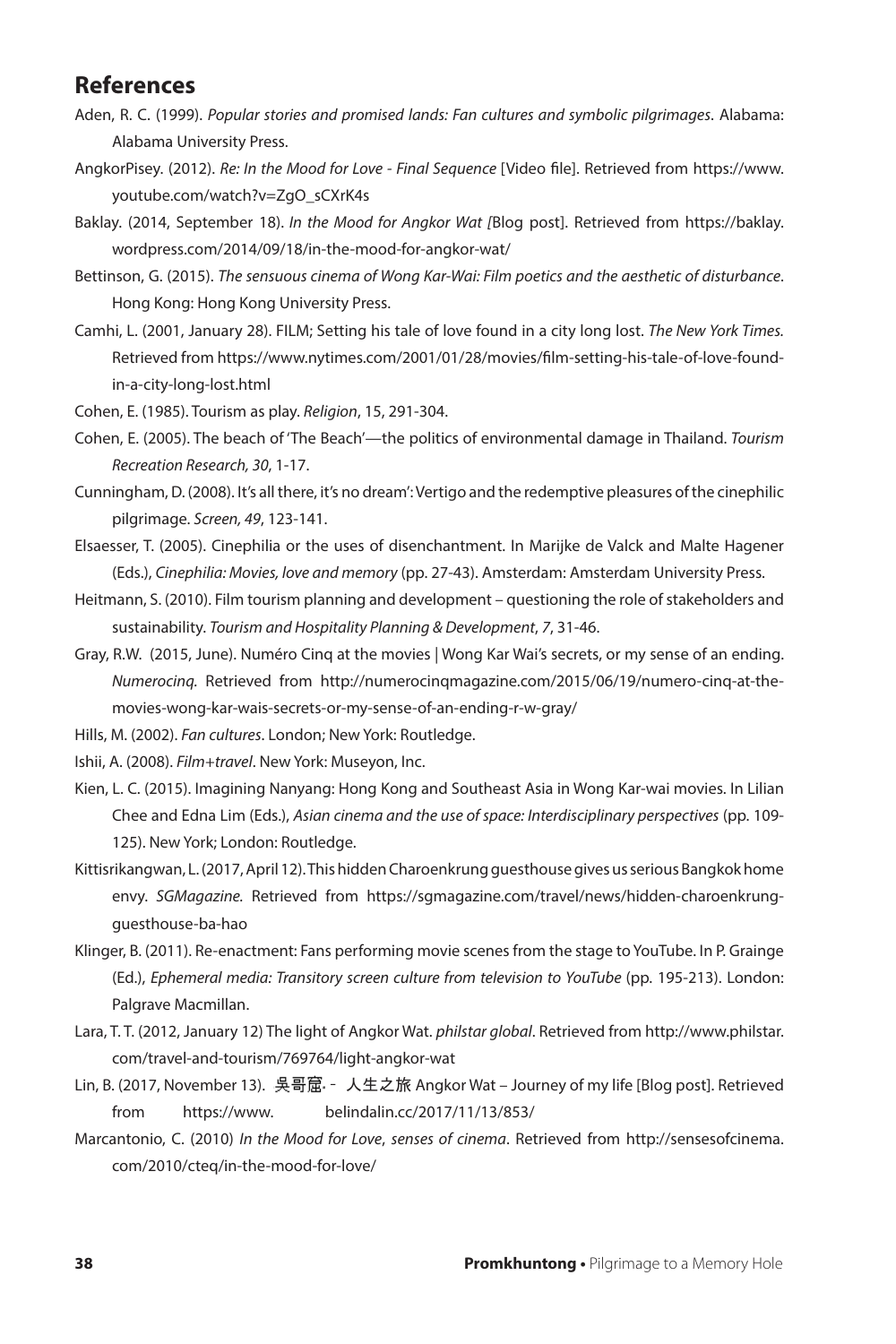- Mohmoud Abd Elghany. (2019, February 7*) In The Mood For Love* [Facebook post]. Rerieved from https:// www.facebook.com/photo.php?fbid=2215997465324920&set=a.2215995635325103&type=3&th eater
- Mostafanezhad, M. & Promburom, T. (2018). "Lost in Thailand": The popular geopolitics of film-induced tourism in Northern Thailand. *Social & Cultural Geography 19*(1), 1-21.
- Orwell, G. (1949). *1984*. London: Secker and Warburg.
- Phomsiri, S. (2015). Film tourism and destination marketing: Case studies of in-bound and out-bound in Thailand. *Review of Integrative Business and Economics Research, 4*(3)*,* 241-249.
- Rayns, T. (2015). *In the Mood for Love.* London: BFI Film Institute.
- Reijnders, S. (2011). *Places of the imagination: Media, tourism, culture*. Surrey and Burlington: Ashgate Publishing.
- RyanFungChannel. (2009) *Ryan's Angkor Wat homage to Wong Kar Wai's In the Mood for Love* [Video file]. Retrieved from https://www.youtube.com/watch?v=sfZ51WYXkhY
- Sangkakorn, K. (2013). Modern Chinese tourists behavior in Chiang Mai after the movie "Lost In Thailand". *The Second Sino-Thai Strategic Research Seminar*, Xiamen China.
- Sanguankiattichai, N. (2015) 5 of Bangkok's best restaurants for salapao. *BK.* Retrieved from https:// bk.asia-city.com/restaurants/news/best-restaurants-bangkok-salapao-chinese-steamed-buns
- Semektet. (2007) *In the Mood for Love Angkor Wat Finale* [Video file]. Retrieved from https://www. youtube.com/watch?v=nWbUEB60F4I
- Siriphol, C. (2017) *Forget Me Not.* [Visual Art and Film] Retrieved from http://www.chulayarnnon.com/ film24.html.
- Solomons, G. (n.d.). *Film: Why does film matter?* Bristol: Intellect.
- Thamrongrattanarit, N. (2010). *Instant Hong Kong/Hong Kong keung-sum-red-roub*. Bangkok: A Book.
- Thisisnotanimage77. (2008) *In the Mood for Love Final Sequence* [Video file]. Retrieved from https:// www.youtube.com/watch?v=ZgO\_sCXrK4s
- Toy, J. C. (2017) Constructing the fannish place: Ritual and sacred space in a *Sherlock* fan pilgrimage. *Journal of Fandom Studies*, *5*(3), 251-266.
- Vickygoes. (2011, Febrary 14) Top five things to do in Siem Reap [Blog post]. Retrieved from http://www. vickygoes.com/2011/02/top-five-things-to-do-in-siem-reap/
- Willemen, P. (1994). *Looks and frictions: Essays in cultural studies and film theory*. Bloomington; London: Indiana University Press and BFI Publishing.
- Winter, T. (2006). When ancient "glory" meets modern "tragedy": Angkor and the Khmer Rouge in contemporary tourism. In L. C. P. Ollier and T. Winter (Eds.), *Expressions of Cambodia: The politics of tradition, identity and change* (pp. 37-53). London: Routledge.

#### **Notes**

1 I am indebted to the anonymous reviewer who suggested that I foreground the aspect of affect further which helps shape a clearer positioning of the paper.

2 The report by the Thai Ministry of Tourism and Sport in December 2014 highlights the increase of Chinese tourists from two millions to four millions people from 2013 to 2014 (see: https://www.msociety.go.th/article\_attach/13188/17327.pdf). Within Chiang Mai, local news reported on the number